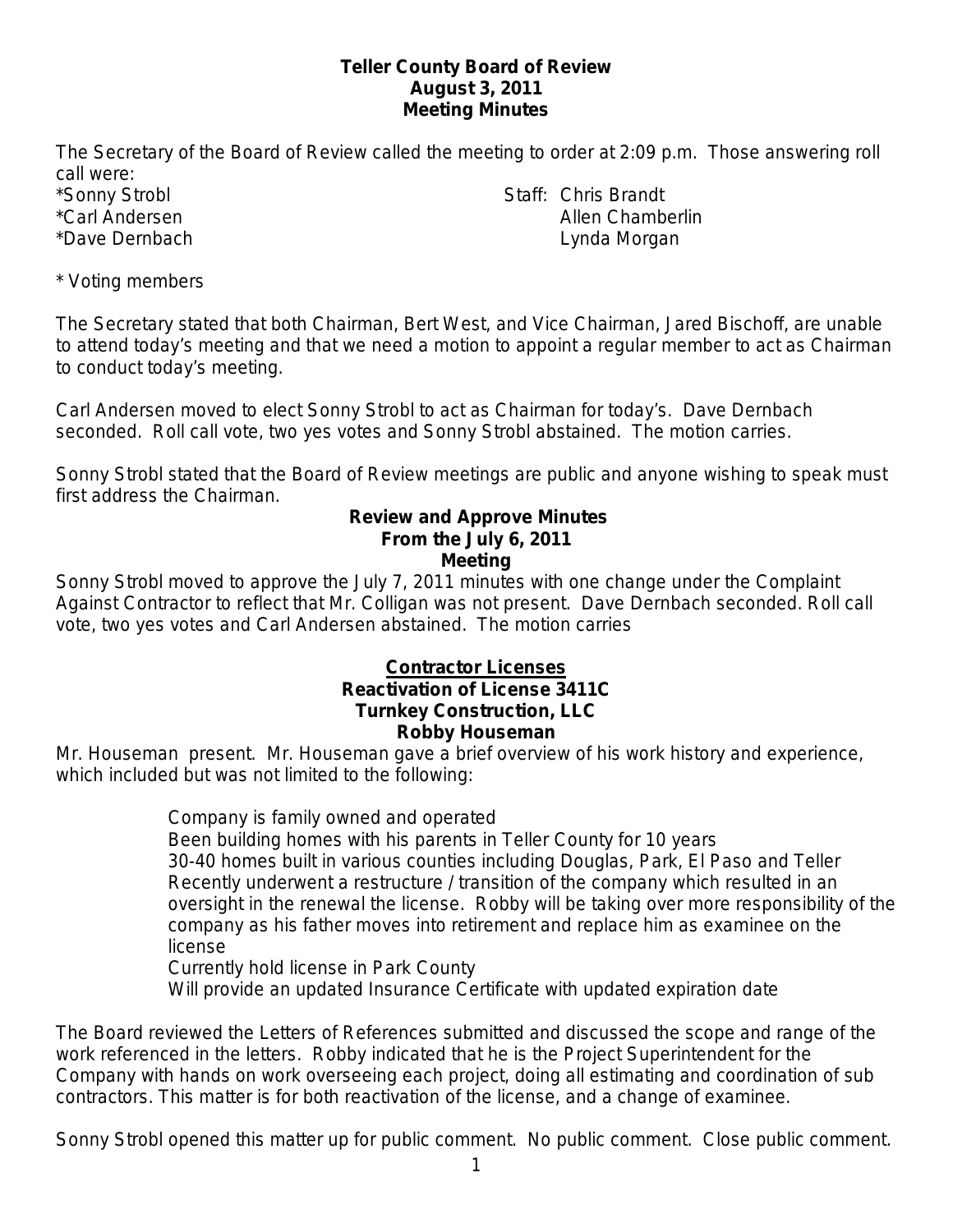Dave Dernbach moved to reactivate License 3411C Turnkey Construction, LLC with Robby Houseman as the new examinee upon receipt of an updated Insurance Certificate with a corrected expiration date. Carl Andersen seconded. Roll call vote and all said yes. The motion carries.

## **EMC Associates – Ed Smith J. Edward Smith Class C**

Mr. Smith present. Mr. Smith gave a brief overview of his previous work history and experience, which included but was not limited to the following:

> Owner of the Company started in the industry 30 years ago with his father Licensed in both El Paso and Douglas Counties in all phases of both residential and commercial type projects Specializes in remodeling Hands on builder Presented the Board with an additional Letter of Reference for a 1,200 square foot addition with ICF foundation Currently has a project in Teller County to add a gable roof system to a flat roof stucco structure

Sonny Strobl opened this matter up for public comment. No public comment. Close public comment.

The Board reviewed the Letters of Reference submitted and discussed the scope and range of past projects completed by the examinee. The differences between the Class C and Class C-1 License were discussed to determine which Class License would be most appropriate. It was noted that an updated Insurance Certificate was needed with the Description of Operations completed.

Carl Andersen moved to grant EMC Associates – Ed Smith with J. Edward Smith as examinee a Class C License upon receipt of an updated Insurance Certificate with a completed Description of Operations. Dave Dernbach seconded. Roll call vote and all said yes. The motion carries.

#### **Mark Jones Construction, LLC Mark Jones Class C**

Mr. Jones present and gave a brief overview of his previous work history and experience, which included but not limited to the following:

> Started in the industry in the Denver area working with his father Started as a brick layer for both commercial and residential type work Was licensed in El Paso in the 1960's doing mostly foundation type work Built homes in Fremont County Retired from the State as an inspector for manufactured homes Has experience with custom built on-site construction including masonry and concrete work as will as coordinating the scheduling of sub contractors Most work is with manufactured and IRC built homes Was a Building Inspector in Rockville for 5 years

The Board reviewed the documents submitted and discussed the scope and range of the projects mentioned in the Letters of Reference. Mr. Jones indicated that he constructed a 2,800 square foot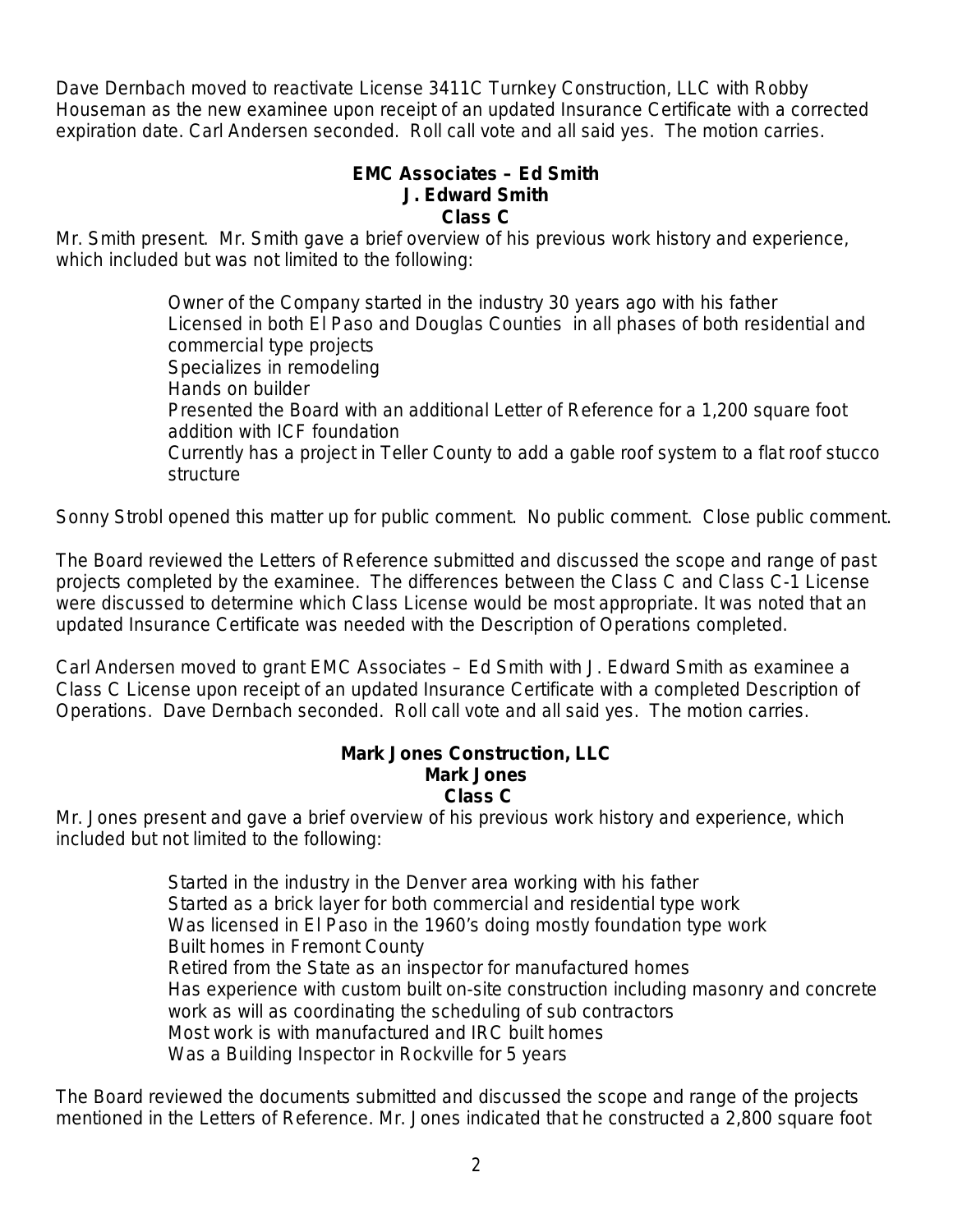stick built home recently in Fremont County. It was noted that the Insurance Certificate needs Home Builder or Residential Builder to be added in the Description of Operations.

Sonny Strobl opened this matter up for public comment. No public comment. Close public comment.

Carl Andersen moved to grant Mark Jones Construction, LLC with Mark Jones as examinee a Class C License upon receipt of an updated Insurance Certification reflecting both Pre-Fabrication homes and Home or Residential Builder in the Description of Operations. Sonny Strobl seconded. Roll call vote and all said yes. The motion carries.

At 2:47 p.m. alternate member Jeff Smith arrived, he did not participate in the voting of the prior matter, and Sonny Strobl appointed him as a voting member for the remainder of today's meeting.

# **Complaint Against Contractor**

#### **Continued item:**

### **Shell Homes, Inc. Licensed 601A / Lynn Colligan, examinee / Curtis Colligan, registered agent: Teller County Building Department**

Mr. Curtis Colligan is not present.

It was noted that this agenda item has been continued from the February, March, June and July meetings, and that this matter has taken up considerable time of the Board and Building Department. The current status of the complaint was that in order to resolve the matter Mr. Colligan was to complete the permit process by completing the appropriate building permit application form and have the permit closed, submit a building diagram stamped by an engineer, and to provide the Building Department with a letter indicating that he understood what the proper process is for obtaining permits and that it will not happen in the future.

It was noted that as Jeff Smith and Dave Dernbach had not been in attendance at all of the previous meetings that they could participate in Board discussion however, it would be best if they abstained from voting, leaving Carl Andersen and Sonny Strobl as voting members on this matter.

Allen Chamberlin stated that though Mr. Colligan has submitted some documents they do not meet the criteria of the items requested by the Board in order to resolve this matter.

The Board stated they were very clear with Mr. Colligan the last time he appeared before the Board regarding the actions needed to resolve the matter and the time has come to put closure to it. It was noted that Mr. Colligan is not present nor is anyone from the Company.

There was Board discussion on the appropriate parameters that should be considered on a possible suspension of the License regarding examinee or registered agent.

Sonny Strobl opened this matter up for public comment. No public comment. Close public comment.

The Board reviewed what had been discussed and what actions had been requested from the previous meetings to determine the appropriate and consistent action to take concerning the License.

At 3:17 p.m. Sonny Strobl called for a recess and at 3:26 p.m. the meeting was reconvened

Carl Andersen moved to suspend for six months the contractor's license of Shell Homes Inc. with Lynn Colligan as examinee, license number 601A and suspend for six months the right of the examinee to be an examinee for any other partnership, joint venture, corporation, or other entity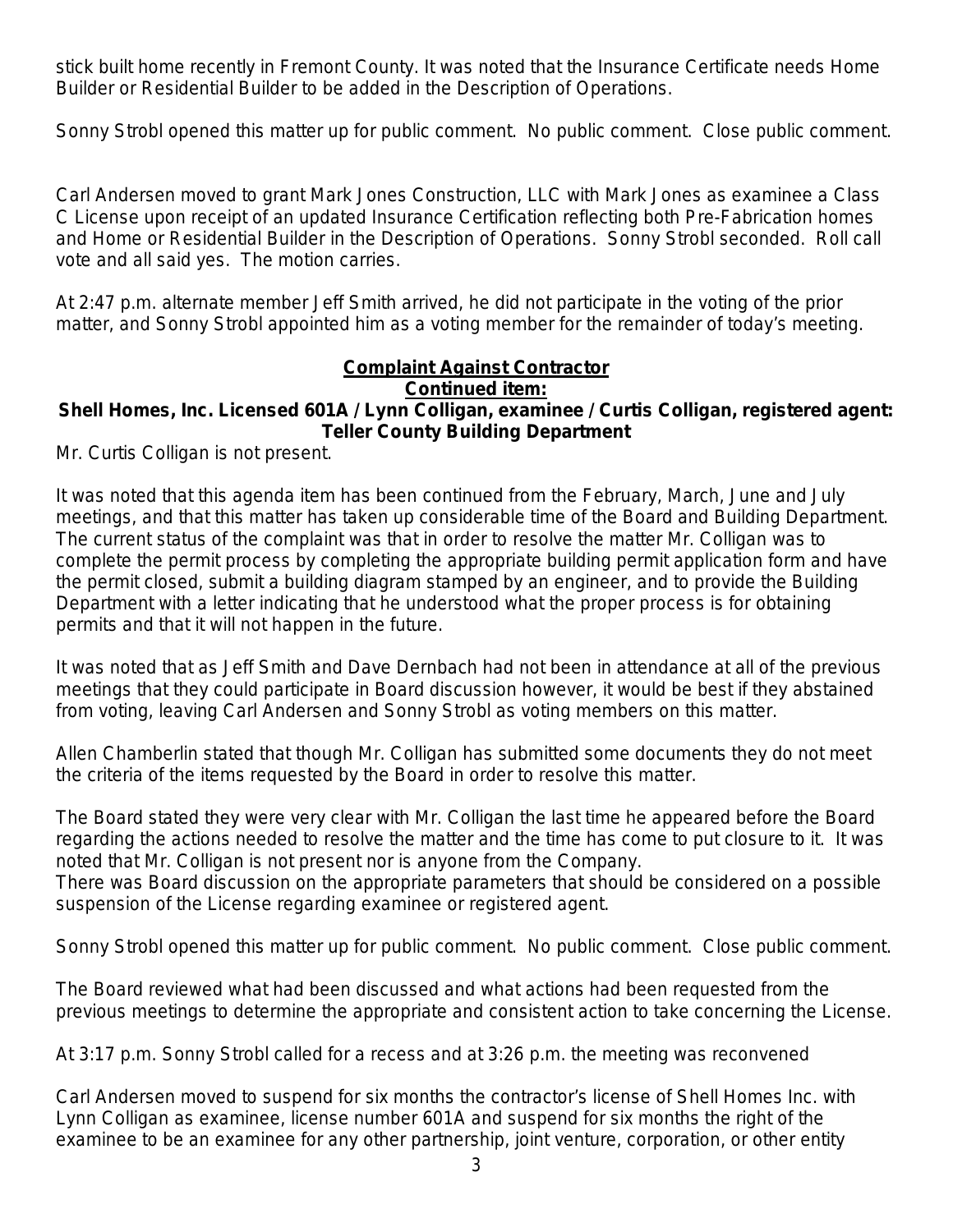under Section 107.b of the Teller County Building Code, based on the following numbered acts or omissions listed in Section 107.b: (#3) – Violation(s) of the Teller County Building Code including any building-related codes which are adopted by reference, and with the finding that such violations(s) are not trivial imperfections in or omissions from the structure or work to which the code applies and, (#4) – Failure to comply with any lawful order of the building official or of any other authorized representative of the building department pertaining to the administration of the building code and those codes adopted by reference, and (#6) – Failure to obtain a proper permit for any work which a permit is required by virtue of this code, and (#9) – Failure to answer any question, or provide any documentation or information requested, by the Board concerning the charges against the contractor, and with the finding that the commission of such violations was willful, substantial, reckless, or repeated (of either the same or different violations) and that the commission of such violations has caused, or could cause, personal injury, substantial damage to property, or substantial economic harm. The stated suspension is imposed based on such violations together, but would also be imposed for each violation individually, or for any combination of such violation(s). Sonny Strobl seconded. Roll call vote, two yes votes and Jeff Smith and Dave Dernbach abstained. The motion carries. \*{See further action on this matter later in the meeting}.

## **Board Discussion**

## A. **Consider and recommend to the Teller County Board of County Commissioners term renewal request letters from regular member Sonny Strobl and Dave Dernbach**

The letters submitted were reviewed.

.

Sonny Strobl opened this matter up for public comment. Sally Riley, Planning Director for Woodland Park expressed her affirmation to the requests. Close public comment.

Jeff Smith moved to recommend to the Teller County Board of County Commissioners to consider the renewal request received from Sonny Strobl to serve another term. Carl Andersen seconded. Roll call vote and all said yes.

Jeff Smith moved to recommend to the Teller County Board of County Commissioners to consider the renewal request received from Dave Dernbach to serve another term. Carl Andersen seconded. Roll call vote and all said yes.

### **B. Consider and recommend to the Teller County Board of Count Commissioners to amend the following sections of the Teller County Building Codes:**

Article III, Section R105.2 – Work Exempt form permit to add #11 as it relates to temporary structures

Article III, Section R107 – Temporary Structures and Uses:

R107.1 General – Delete R107.2 Conformance – add conformance to manufacturer's specifications; R107.3 – Temporary power as it relates to electrical permits; R107.4 – Termination of approval – Delete

Article III, Section R108.2 Schedule of permit fees – Delete #9 as it relates to waiver of permit fees

Article IV, Section 105.2 – Work exempt from permit – add # 14 as it relates to temporary structures

Article IV, Section 107 – Temporary structures and uses:

107.1 General – Delete; 107.2 – Conformance – add conformance to manufacturer's specifications; 107.3 – Temporary power as it relates to electrical permits; 107.4 – Termination of approval – Delete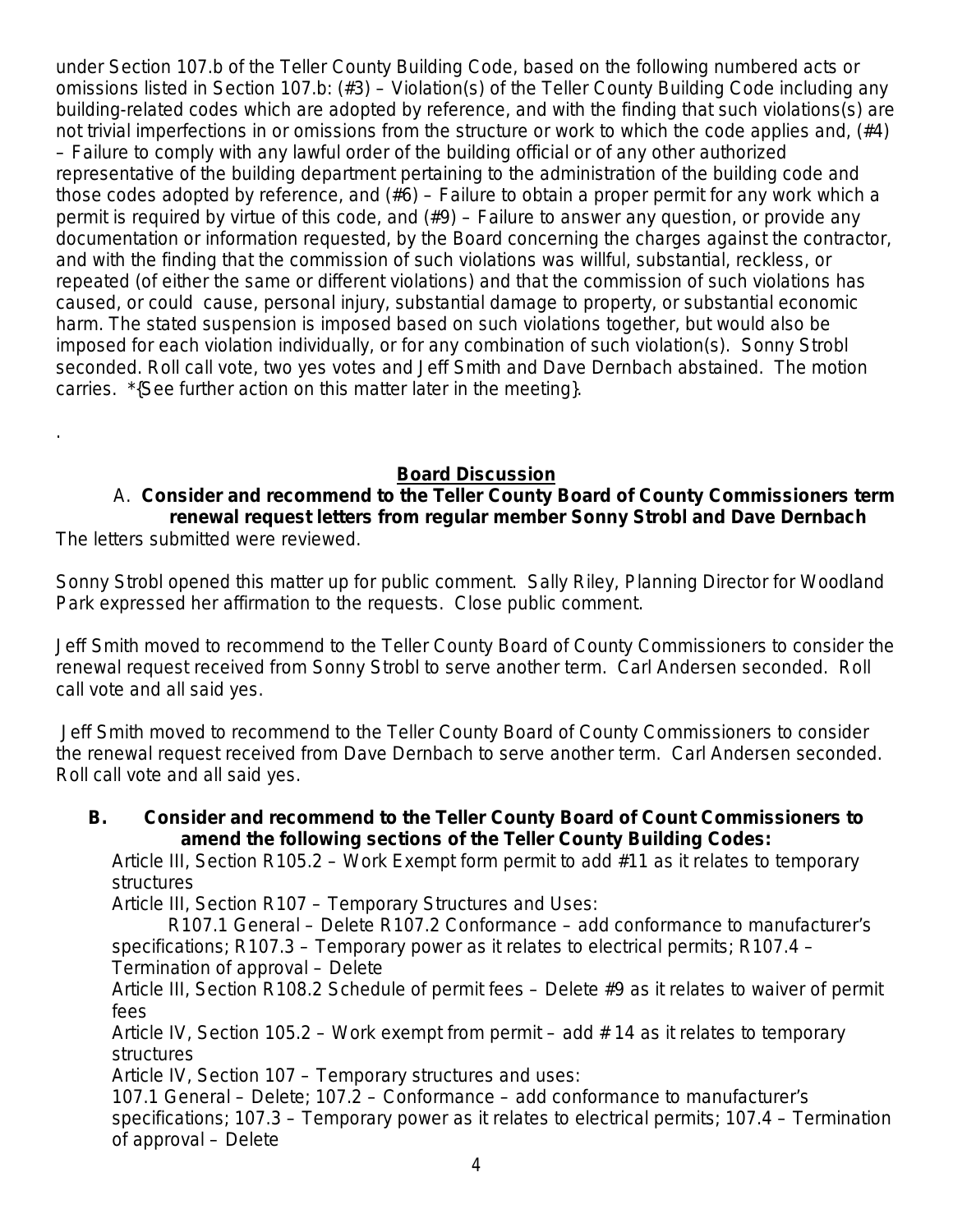Article IV, Section 3103.1 – Special Construction General – deleted the first and third sentences Article IV, Section 3105 – Awnings and canopies as it relates to temporary canopies

Allen Chamberlin explained the purpose and intent of the proposed code changes as it relates to the many events and festivals held in the County throughout the year and how these code changes will assist the event planners and still provide consistency and safety measures through the Fire Departments and the compliance with the International Fire Code (I.F.C.) regarding the erection of the temporary structures and electrical permits (Chapter 34 I.F.C.) Allen Chamberlin went on to further clarify why some sections of the proposed changes are necessary by referencing these codes and their intent through the International Building Code Commentary.

At this time, the Chairman recognized Sally Riley, Planning Director for Woodland Park who commented that the City of Woodland Park has adopted the Teller County Building Code and it's amendments.

As each section was discussed it was noted that some clean up on the wording and clarification on intent would be needed in order to make a recommendation to the Board of County Commissioners. Some section noted in the agenda were discussed.

\*{At this time Sonny Strobl re-opened the prior agenda item: Complaint Against Contractor: Shell Homes, Inc. in order to amend the motion made when the agenda item was heard earlier in the meeting.

Carl Andersen moved to add the following wording to the motion on Shell Homes, Inc:

This suspension shall automatically end at such time as the Contractor complies, to the satisfaction of the Building Official, with the following:

- 1) Complete and submit the appropriate building permit application form.
- 2) Have the building diagram of the structure stamped by an engineer.
- 3) Provide a clear and concise letter regarding the admission of error regarding this matter and that it will not happen in the future, which is to be placed in the contractor's file.

Sonny Strobl seconded. Roll call vote, two yes votes and Jeff Smith and Dave Dernbach abstained. The motion carries.}

Sonny Strobl again closed that agenda item and returned to the agenda item regarding proposed code changes to the Teller County Building Code – Board discussion item B.

Allen Chamberlin further explained that the proposed code changes would essentially free up staff time, provide a smoother process for events held in the County. Mr. Chamberlin indicated he would still be available to answer questions and assist with any clarification of codes from event coordinators, if needed.

The Board suggested that further review and understanding of Chapter 34 of the I.F.C. and how it relates to the proposed codes is needed and asked that staff bring back a revised proposal for most of these code sections when ready.

At 3:57 p.m. Carl Andersen left the meeting.

Sonny Strobl opened this matter up for public comment and recognized Sally Riley, Planning Director for Woodland Park. Sally appreciates the Board's position of wanting to research the proposed changes further before moving the matter to the Board of County Commissioners. She will look